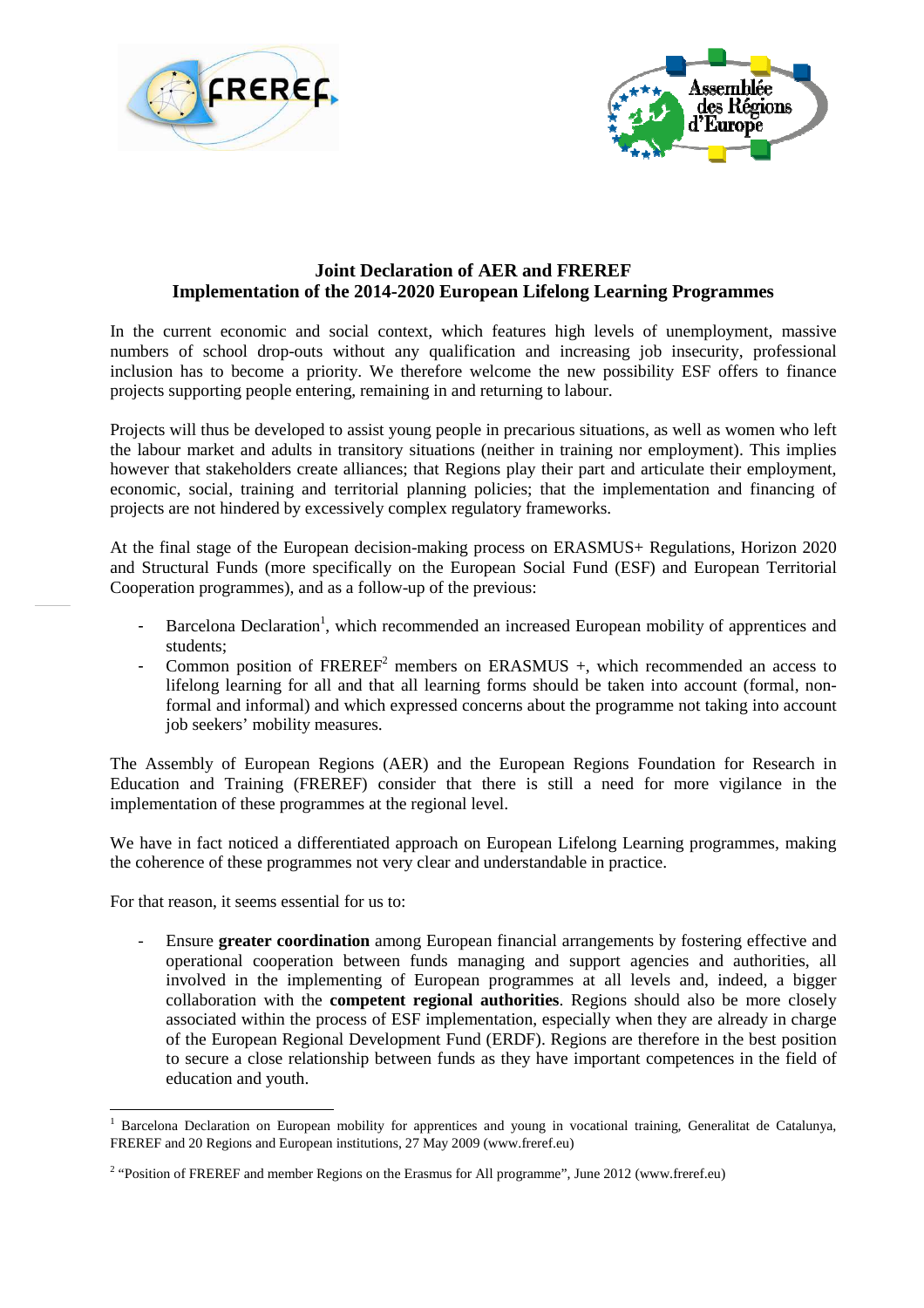- Use all available opportunities to **simplify the programmes implementation** by applying more flexible and less stringent administrative and financial procedures, taking into account only the European regulations. Adding more restrictive national rules brings chaos even in the most efficient partnerships and makes the further development of ambitious mobility projects unlikely.
- Ensure that mobility regulations for people with fewer opportunities are systematically applied. For that purpose, special attention should be paid to **jobseekers' mobility inclusion** in all National (or Regional) ESF Operational Programme, taking into account that the ERASMUS+ programme will be limited to young people who remain jobless one year after leaving the education system. In this context, current bilateral meetings between the European Commission (DG Regio and DG Emploi) and the national and regional authorities in charge of Structural Funds implementation are the best place to discuss such incentive.
- Prove to the final operators that European mobility regulations operate by using synergies (Eurosynergy). For that purpose, communication, information, and accompanying activities have to be developed, which go beyond a concrete programme approach and propose a real thematic or public approach. For example, it would be appropriate to coordinate all communication and information activities about European Youth programmes, whatever its status, qualification level or type of project. The AER and the FREREF, as well as their members, have already established various lines of action in the framework of activities such as the "Eurosynergies" project, the "Reichardt" report about information and access to European funding, or the numerous information sessions on these issues.
- **Support project engineering that is close to the final project operators and encourage regional, interregional and European operational schemes in the field of mobility.** The challenge will be to ensure the implementation of European regulations, by cooperating with funds managing and support agencies and authorities on local and regional level in order to increase the number of individual and collective projects. That shared implementation and accompanying will ensure coherence between the different European financial regulations and concrete local and regional needs. In this respect, while we welcome the financial strengthening of individual and collective measures of mobility, we also regret an almost systematic lack of European funding for accompanying and support activities of European mobility projects and local and regional partnerships. We therefore ask Member States to dedicate a part ESF funding for technical assistance for these important accompanying activities in the field.
- Finally, make sure that Article 87-3-D of the Structural Funds Regulation provides the full flexibility, required by regions, to develop future cooperation projects, which can not be paid out of any other European regulation for cooperation (ERASMUS+, INTERREG, etc.). This Article remains largely unknown by the majority of regional and national policy makers, so it is crucial that this aspect is taken into account. Serious communication campaigns on the potential of this Article as an instrument of regional cooperation have to be carried out in order to ensure that these aspects are added in operational programmes.

## **Based on these elements, we therefore call upon to:**

- the European Commission to remind Member States of these points, during bilateral negotiations on partnership contracts;
- that these points are taken into account in the future legislation and by the national authorities in the ESF implementation process.